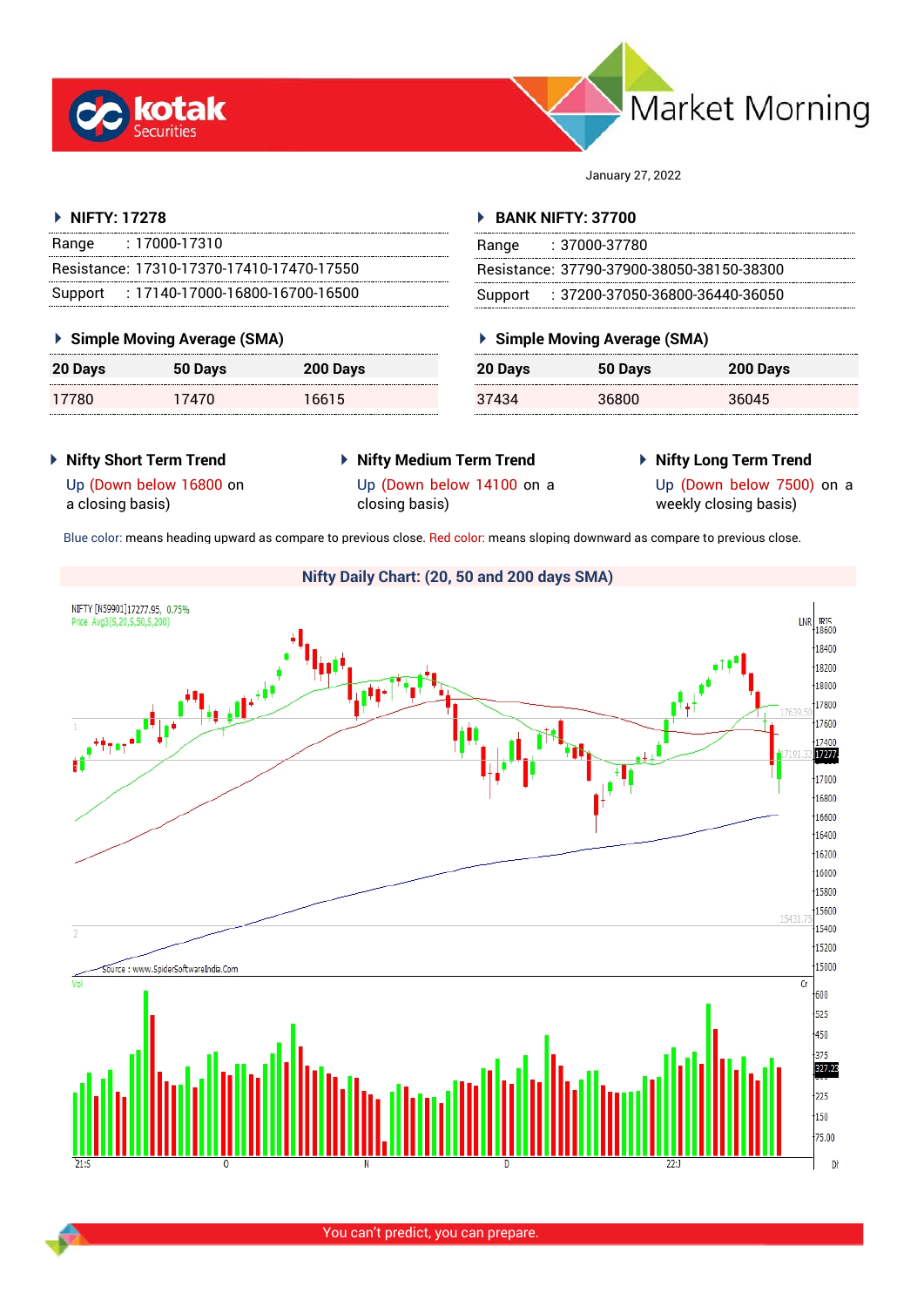#### **Market Analysis**

level the nifty/ Sensex recovered over 400/ 1500 points. Among sectors, except the IT index, all other major cent. Technically, after an initial selloff the nifty reclaimed 17000 mark and post strong intraday reversal **Nifty/Sensex Daily View:** On Tuesday, the benchmark indices witnessed a sharp recovery, from the day lowest regional indices traded in positive territory. Due to strong buying interest, the PSU Bank index rallied over 4 per formation, the entire day it was trading above the level of 17000. The short-term formation is still on the weak side, but the intraday texture suggesting a continuation of pullback is likely to continue in the next couple of trading sessions. For the traders, now 16800 and 16700 would be the immediate support zone if Nifty succeed to sustain above the same, then reversal formation would continue up to 17200-17400. On the other side, below the 16700 the Nifty may gradually fall to16500 or 16400 levels.

#### **RATING SCALE (PRIVATE CLIENT GROUP)**

| <b>BUY</b>             | $\overline{\phantom{0}}$ | A condition that indicates a good time to buy a stock. The exact circumstances of the signal will be determined by the indicator that an<br>analyst is using.  |
|------------------------|--------------------------|----------------------------------------------------------------------------------------------------------------------------------------------------------------|
| <b>SELL</b>            | $-$                      | A condition that indicates a good time to sell a stock. The exact circumstances of the signal will be determined by the indicator that an<br>analyst is using. |
| <b>Stop Loss Order</b> | $\overline{\phantom{0}}$ | An instruction to the broker to buy or sell stock when it trades beyond a specified price. They serve to either protect your profits or<br>limit your losses.  |

#### **FUNDAMENTAL RESEARCH TEAM (PRIVATE CLIENT GROUP)**

**Shrikant Chouhan Arun Agarwal Amit Agarwal, CFA Hemali Dhame** Head of Research Auto & Auto Ancillary Transportation, Paints, FMCG Banking & Finance [shrikant.chouhan@kotak.com](mailto:shrikant.chouhan@kotak.com) arun.agarwal@kotak.com agarwal.amit@kotak.com Hemali.Dhame@kotak.com

**Jatin Damania Purvi Shah Rini Mehta K. Kathirvelu** Metals & Mining, Midcap Pharmaceuticals Research Associate Support Executive

**Sumit Pokharna** Pankaj Kumar Oil and Gas, Information Tech Midcap

+91 22 6218 5408 +91 22 6218 6443 +91 22 6218 6439 +91 22 6218 6433

jatin.damania@kotak.com [purvi.shah@kotak.com](mailto:purvi.shah@kotak.com) rini.mehta@kotak.com [k.kathirvelu@kotak.com](mailto:k.kathirvelu@kotak.com)  $+91$  22 6218 6432

sumit.pokharna@kotak.com pankajr.kumar@kotak.com +91 22 6218 6438 +91 22 6218 6434

**TECHNICAL RESEARCH TEAM (PRIVATE CLIENT GROUP)** 

[shrikant.chouhan@kotak.com](mailto:shrikant.chouhan@kotak.com) [amol.athawale@kotak.com](mailto:amol.athawale@kotak.com) Research Associate +91 22 6218 5408 +91 20 6620 3350 [sayed.haider@kotak.com](mailto:sayed.haider@kotak.com)

**Shrikant Chouhan Amol Athawale Sayed Haider**

+91 22 62185498

## **DERIVATIVES RESEARCH TEAM (PRIVATE CLIENT GROUP)**

**Sahaj Agrawal Prashanth Lalu Prasenjit Biswas, CMT, CFTe** [sahaj.agrawal@kotak.com](mailto:sahaj.agrawal@kotak.com) [prashanth.lalu@kotak.com](mailto:prashanth.lalu@kotak.com) [prasenjit.biswas@kotak.com](mailto:prasenjit.biswas@kotak.com) +91 22 6218 5497 +91 33 6615 6273